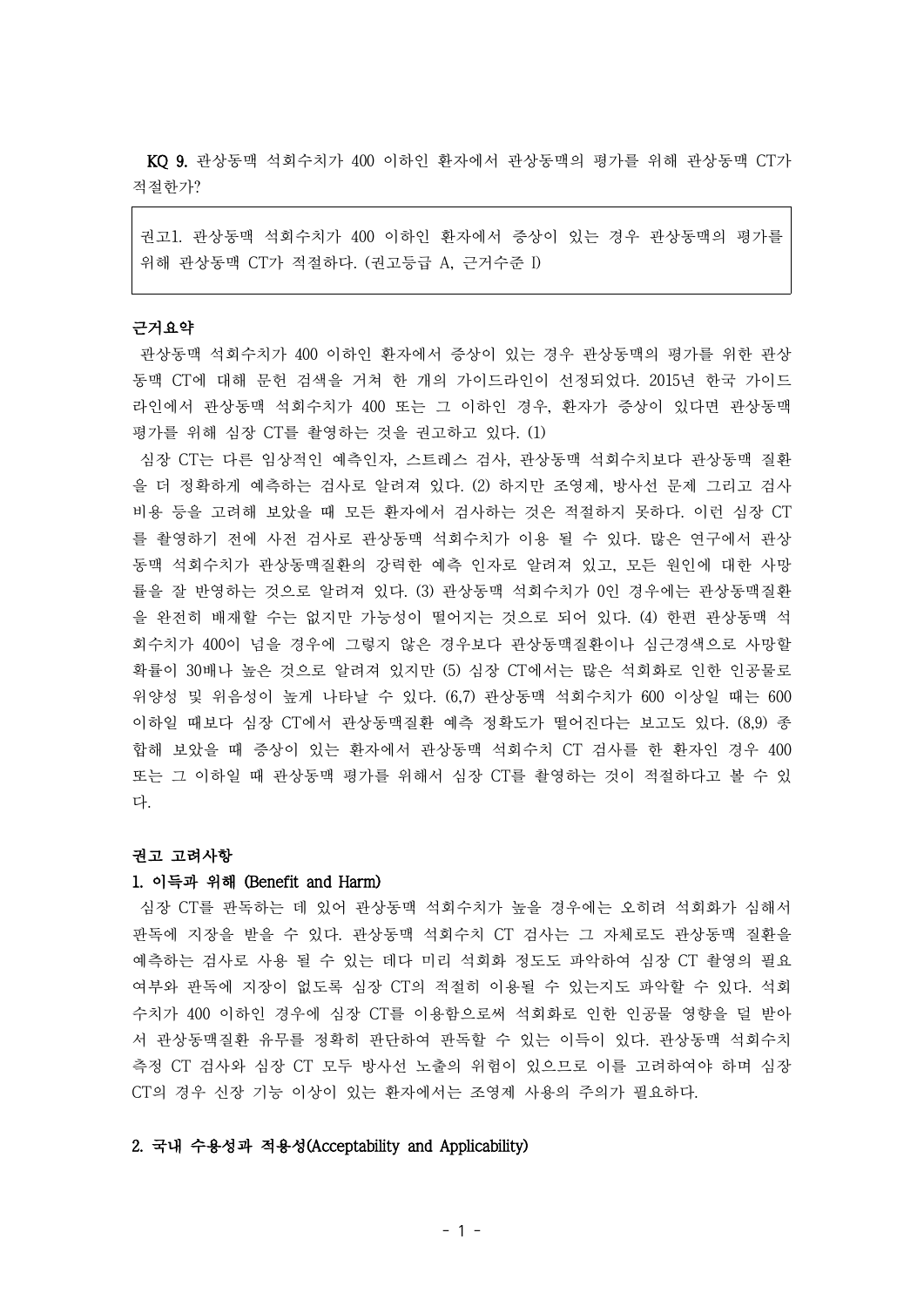국내의 경우병원의 CT가 보급이 잘 되어 있고 특히 대형병원에서는 심장 CT를 촬영할 수 있는 64 채널 이상 CT를 보유한 경우가 많기 때문에 심장 CT의 수용성에는 문제가 없다. 하지만 검사 비용, 보험 적용 문제, 방사선 위해성이나 조영제 부작용 등을 고려해야 하므 로 적용에 어려운 점들도 있다. 수용성과 적용성 평가표는 부록2에 제시되어 있다.

# 3. 검사별 방사선량

심장 CT 2 or 3

# 참고문헌

- 1. Kim YJ, Yong HS, Kim SM, Kim JA, Yang DH, Hong YJ; Korean Society of Radiology; Korean Society of Cardiology. Korean guidelines for the appropriate use of cardiac CT. Korean J Radiol. 2015 Mar-Apr;16(2):251-85.
- 2. Dedic A, Genders TS, Ferket BS, Galema TW, Mollet NR, Moelker A, Hunink MG, de Feyter PJ, Nieman K. Stable angina pectoris: head-to-head comparison of prognostic value of cardiac CT and exercise testing. Radiology. 2011 Nov;261(2):428-36.
- 3. Budoff MJ, Shaw LJ, Liu ST, Weinstein SR, Mosler TP, Tseng PH, Flores FR, Callister TQ, Raggi P, Berman DS. Long-term prognosis associated with coronary calcification: observations from a registry of 25,253 patients. J Am Coll Cardiol. 2007 May 8;49(18):1860-70.
- 4. Sarwar A, Shaw LJ, Shapiro MD, Blankstein R, Hoffmann U, Cury RC, Abbara S, Brady TJ, Budoff MJ, Blumenthal RS, Nasir K. Diagnostic and prognostic value of absence of coronary artery calcification. JACC Cardiovasc Imaging. 2009 Jun;2(6):675-88.
- 5. Arad Y, Goodman KJ, Roth M, Newstein D, Guerci AD. Coronary calcification, coronary disease risk factors, C-reactive protein, and atherosclerotic cardiovascular disease events: the St. Francis Heart Study. J Am Coll Cardiol. 2005 Jul 5;46(1):158-65.
- 6. Raff GL, Gallagher MJ, O'Neill WW, Goldstein JA. Diagnostic accuracy of noninvasive coronary angiography using 64-slice spiral computed tomography. J Am Coll Cardiol. 2005 Aug 2;46(3):552-7.
- 7. Abdulla J, Pedersen KS, Budoff M, Kofoed KF. Influence of coronary calcification on the diagnostic accuracy of 64-slice computed tomography coronary angiography: a systematic review and meta-analysis. Int J Cardiovasc Imaging. 2012 Apr;28(4):943-53.
- 8. Arbab-Zadeh A, Miller JM, Rochitte CE, Dewey M, Niinuma H, Gottlieb I, Paul N, Clouse ME, Shapiro EP, Hoe J, Lardo AC, Bush DE, de Roos A, Cox C, Brinker J, Lima JA. Diagnostic accuracy of computed tomography coronary angiography according to pre-test probability of coronary artery disease and severity of coronary arterial calcification. The CORE-64 (Coronary Artery Evaluation Using 64-Row Multidetector Computed Tomography Angiography) International Multicenter Study. J Am Coll Cardiol. 2012 Jan 24;59(4):379-87.
- 9. Budoff MJ, Dowe D, Jollis JG, Gitter M, Sutherland J, Halamert E, Scherer M, Bellinger